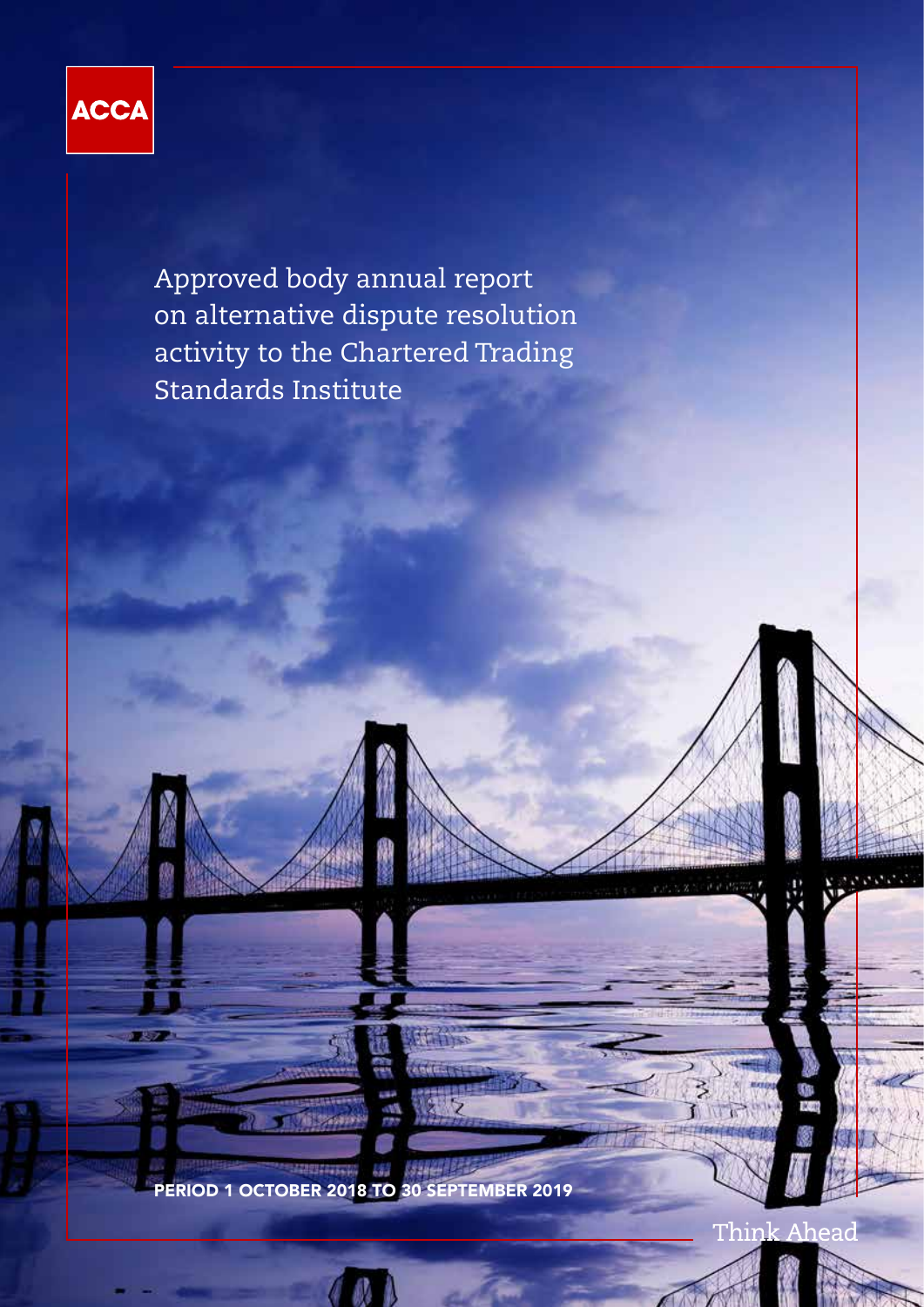# **Contents**

|                  | Introduction                               | 3 |
|------------------|--------------------------------------------|---|
| 2                | Executive summary                          | 4 |
| 3                | Regulation of ACCA members and students    | 4 |
| $\boldsymbol{4}$ | ACCA and ADR                               | 5 |
| 5                | ACCA's compliance with the ADR Regulations | 6 |
| 6                | <b>ACCA's ADR processes</b>                |   |
|                  | Appendix - Useful links                    |   |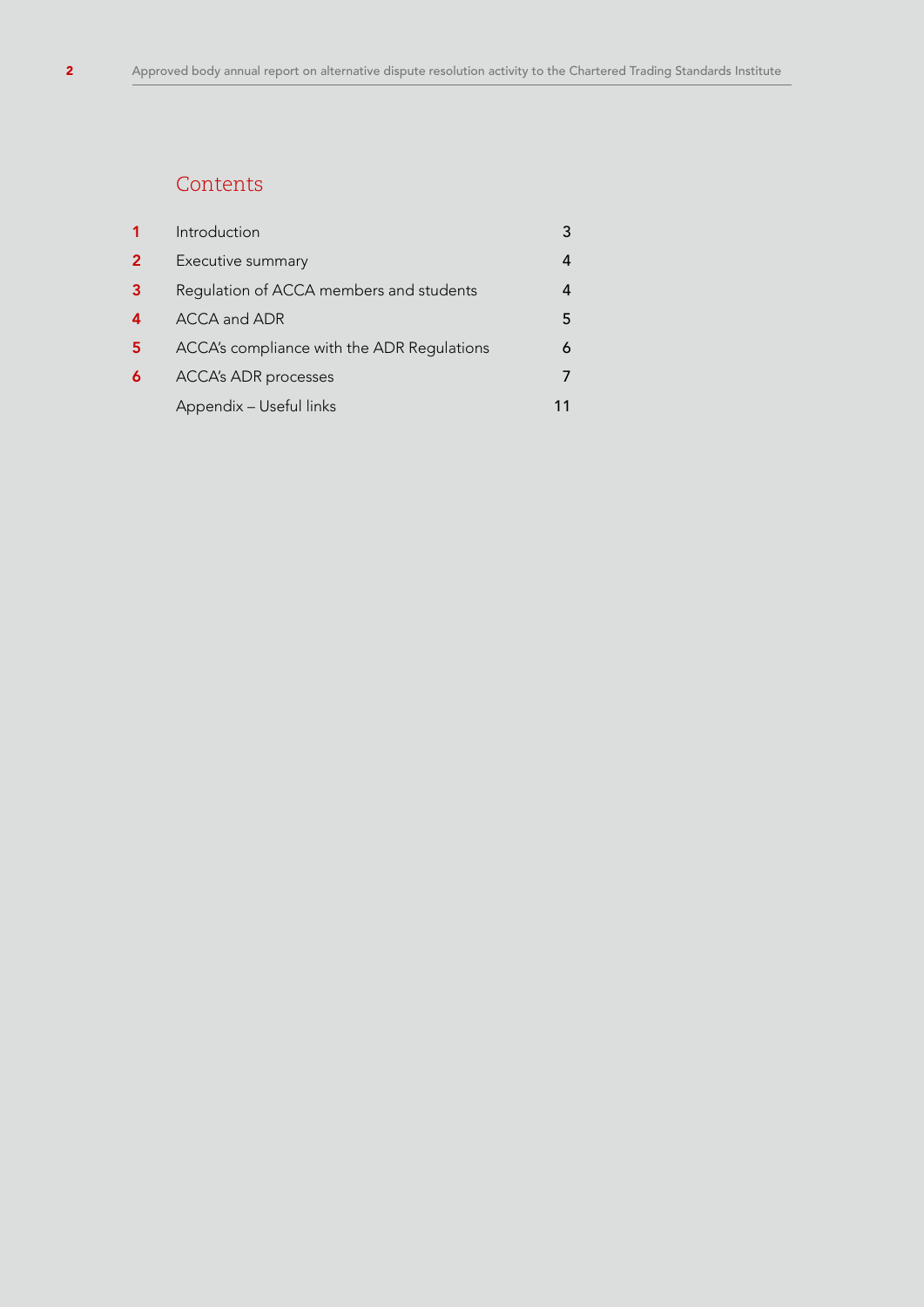## 1. Introduction

- 1.1 ACCA (the Association of Chartered Certified Accountants) is the global body for professional accountants. We aim to offer business-relevant, first-choice qualifications to people of application, ability and ambition around the world who seek a rewarding career in accountancy, finance and management.
- 1.2 Founded in 1904, ACCA has consistently held unique core values: opportunity, diversity, innovation, integrity and accountability. We believe that accountants bring value to economies in all stages of development. We aim to develop capacity in the profession and encourage the adoption of consistent global standards. Our values are aligned to the needs of employers in all sectors and we ensure that, through our qualifications, we prepare accountants for business. We work to open up the profession to people of all backgrounds and remove artificial barriers to entry, ensuring that our qualifications and their delivery meet the diverse needs of trainee professionals and their employers.
- 1.3 We support our 219,000 members and 527,000 students in 179 countries, helping them to develop successful careers in accounting and business, with the skills required by employers. We work through a network of 110 offices and centres and more than 7,571 Approved Employers worldwide, who provide high standards of employee learning and development. Through our public interest remit, we promote appropriate regulation of accounting and conduct relevant research to ensure accountancy continues to grow in reputation and influence.
- 1.4 ACCA is authorised by the Chartered Trading Standards Institute (CTSI) as an approved provider of alternative dispute resolution services (ADR) under The Alternative Dispute Resolution for Consumer Disputes (Competent Authorities and Information) Regulations 2015 ('the ADR Regulations'). ACCA provides ADR services in respect of disputes in the accountancy sector.
- 1.5 This report presents a summary of ACCA's processes and results in respect of its ADR service for the period 1 October 2018 to 30 September 2019, in accordance with the requirements of Schedule 5 of the ADR Regulations.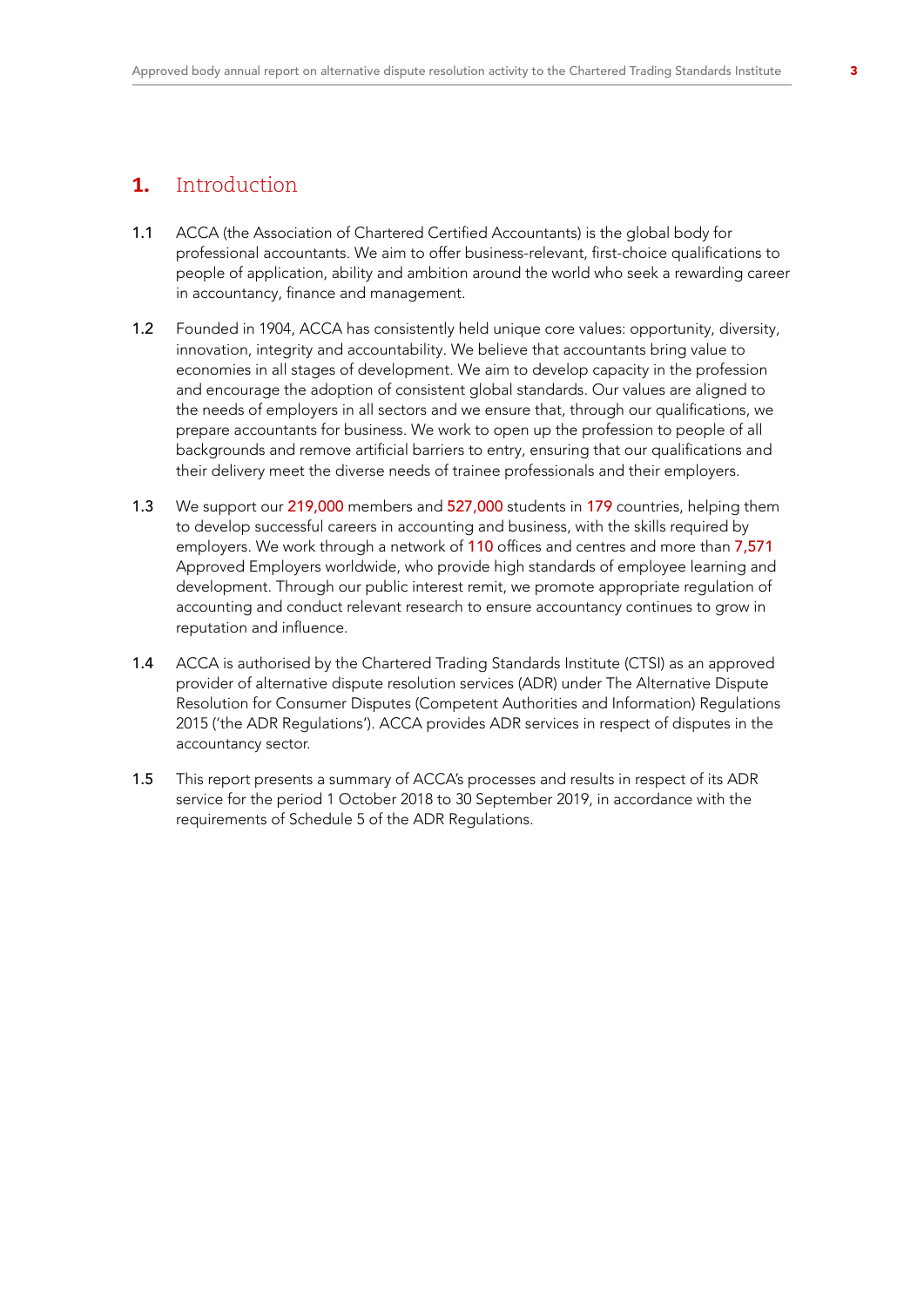# 2. Executive summary

- 2.1 During the period 1 October 2018 to 30 September 2019, ACCA received 199 complaints that were suitable for ADR (199 were domestic complaints $^{\rm 1}$  and none were cross-border complaints<sup>2</sup>).
- 2.2 A total of 98 complaints were resolved by conciliation (a form of ADR) during the period 1 October 2018 to 30 September 2019. Of these, 97 were domestic complaints and one3 was a cross-border complaint.
- 2.3 A total of 93 complaints were refused for various reasons (93 domestic complaints and zero cross-border complaints).
- 2.4 The average time taken to resolve a matter through conciliation on receipt of a complete complaint file was 27 days for domestic complaints and 28 days for cross-border complaints.

# 3. Regulation of ACCA members and students

- 3.1 ACCA's mission is to:
	- provide opportunity and access to people of ability around the world and support our members throughout their careers in accounting, business and finance
	- achieve and promote the highest professional, ethical and governance standards
	- advance the public interest
	- **be a global leader in the profession.**
- 3.2 ACCA strives towards achieving the highest professional and ethical standards through a robust regulatory framework, and continually works to advance the public interest with regard to its regulatory activities.

<sup>1</sup> Domestic complaints refer to complaints where the complainant and the member are established in the United Kingdom.

<sup>2</sup> Cross-border complaints refer to complaints where the member is established in the United Kingdom and the complainant is resident in another member state. During the period 1 October 2018 to 30 September 2019, ACCA received no cross-border complaints. In the previous period (1 October 2017 to 30 September 2018), ACCA received eight cross-border complaints.

<sup>3</sup> This cross-border complaint was received in August 2018 but was resolved during the reporting period.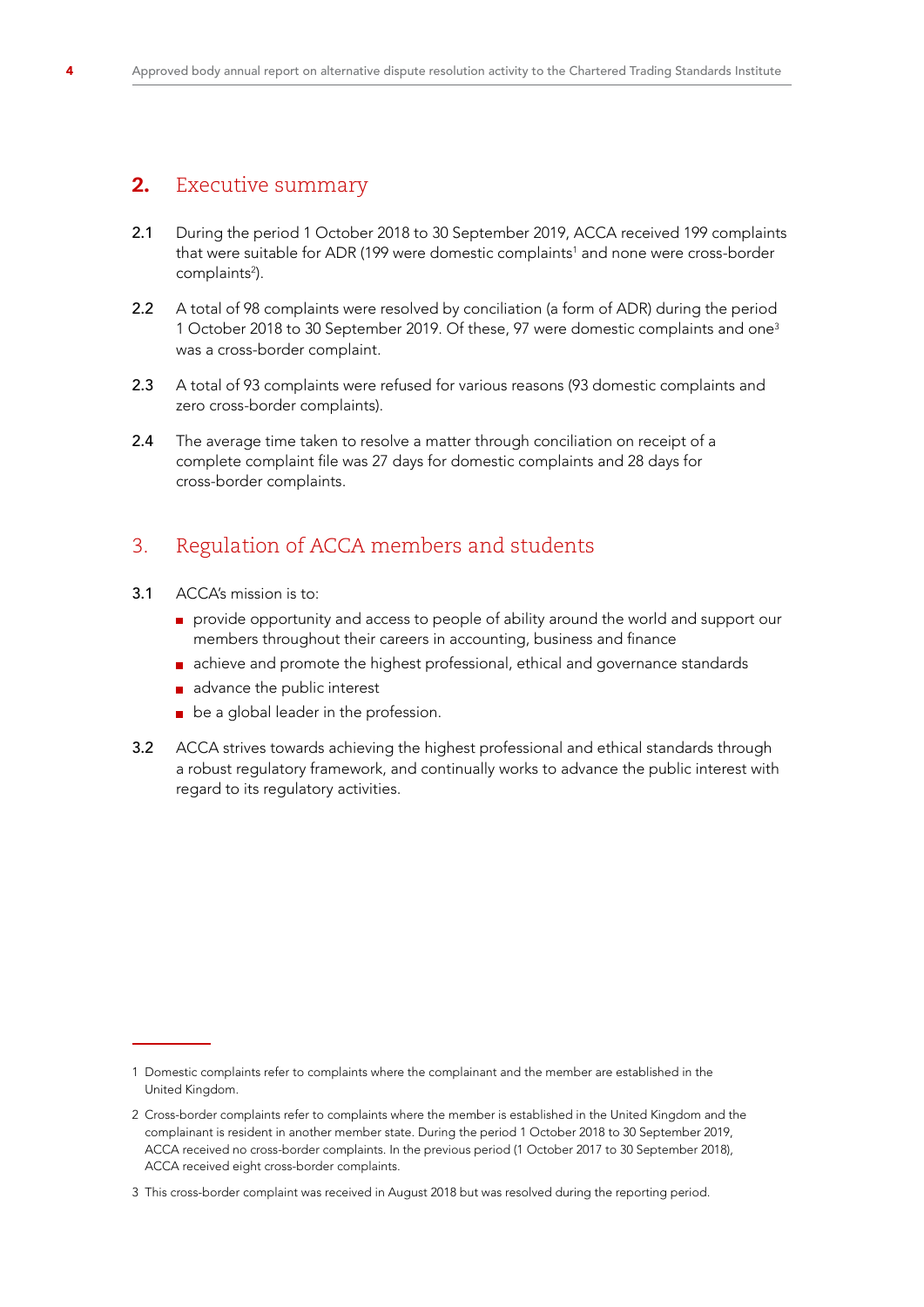3.3 ACCA's regulatory functions include an investigation and disciplinary process which is decisive, fair and transparent, implementing effective sanctions against members who damage or put at risk the interests of consumers.

 The main components are to:

- $\blacksquare$  identify quickly and consistently matters that ought to be subject to the disciplinary process
- **n** investigate matters in an efficient and cost-effective manner
- **n** impose sanctions which are consistent and proportionate
- provide transparency of the process.

## 4. ACCA and ADR

- 4.1 The EU Directive on Consumer ADR requires the UK government to ensure all consumer sectors have access to ADR bodies which are audited against the Directive's quality criteria. The requirements of the Directive were transposed into UK law by the ADR Regulations.
- 4.2 ADR is a quicker and cheaper alternative to court, where consumers and traders can resolve their disputes. It is a voluntary process and parties can still choose to take further court action if they do not reach a mutually acceptable solution. There are various types of ADR processes (for example, mediation, conciliation, ombudsmen, arbitration, complaints boards) and parties can decide to use whichever of the methods available would most effectively resolve the dispute.
- 4.3 CTSI acts as the UK Competent Authority on behalf of the Secretary of State and is responsible for dealing with applications from bodies seeking approval as a Consumer ADR Body operating in non-regulated sectors.
- 4.4 ACCA was authorised by the CTSI as an approved provider of ADR services effective from 1 October 2015. As an approved ADR body, ACCA is included on a list published by the European Commission of all dispute resolution bodies in the EU. Consumers who have a complaint about goods and services purchased online are able to submit their dispute via the Online Dispute Resolution (ODR) platform. The ODR platform facilitates the resolution of disputes arising from online transactions between consumers and traders across the EU.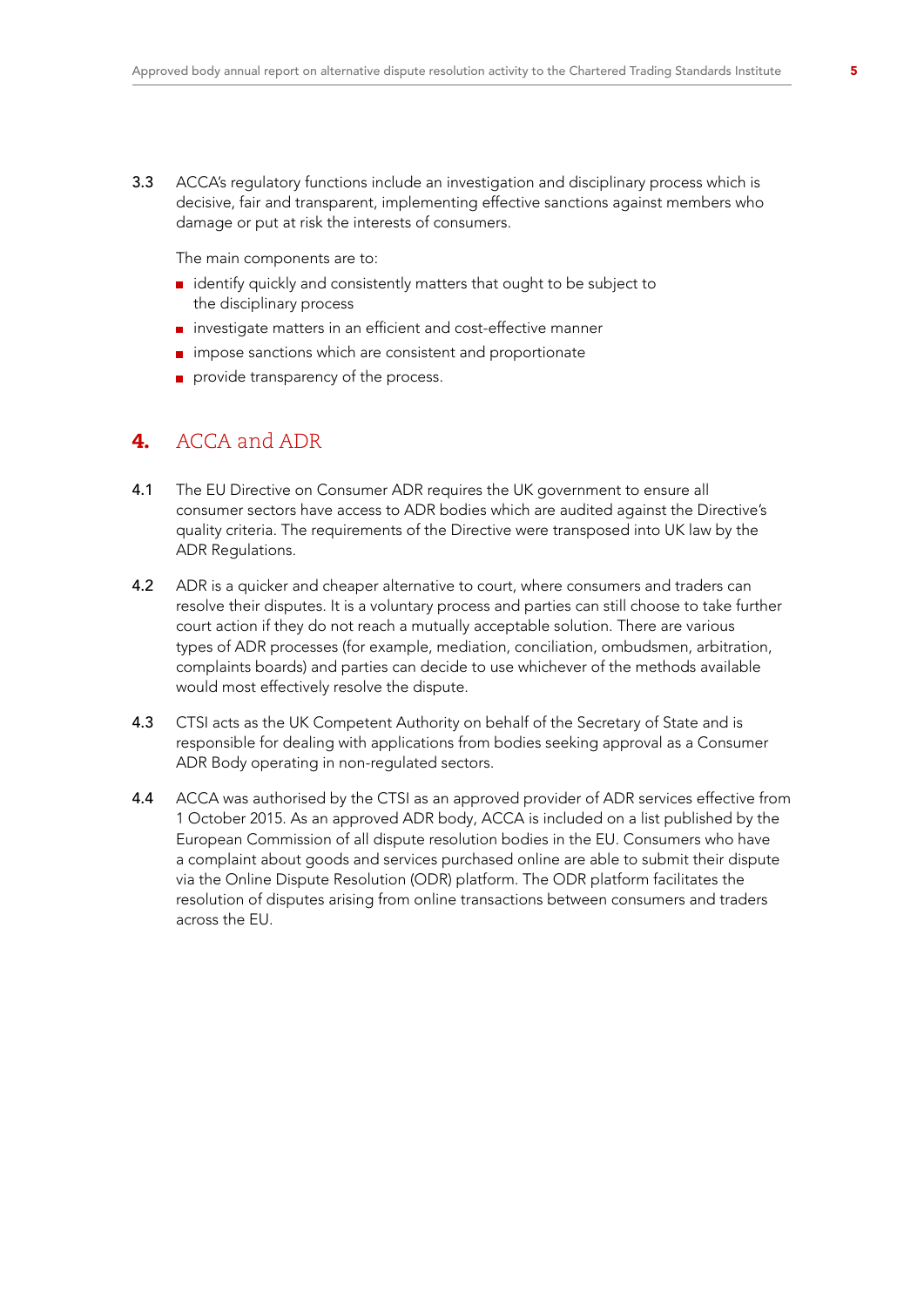# **5.** ACCA's compliance with the ADR regulations

- 5.1 ACCA ensures that its policies in relation to accepting disputes for conciliation are consistent with the requirements of Schedule 2 and Schedule 3 of the ADR Regulations.
- 5.2 In addition to our obligations to supply relevant information and cooperate with regulatory oversight, ACCA is required to satisfy the CTSI that we comply with the following in respect of the operation of our ADR function:
	- ACCA offers ADR services in respect of disputes brought by consumers against practising firms or practising individuals.
	- A consumer is able to submit a complaint, together with any supporting documents, online (via the ACCA website) or by post.
	- **The parties are able to exchange information with ACCA either electronically or** by post.
	- The parties to a dispute are not obliged to be represented or assisted by a third party.
	- ACCA's Conciliation Service is available free of charge to consumers.
	- ACCA ensures that the investigations officer responsible for a particular dispute is neither employed nor remunerated directly by a party to the dispute, and that the investigations officer does not discharge their duties in a way that is biased to either party to the dispute.
	- An investigations officer has an obligation to disclose to ACCA relevant conflicts of interest, and that obligation continues throughout the ADR process.
	- ACCA ensures that investigations officers possess the necessary knowledge and skills to be able to perform their functions competently, and that the Conciliation Service is adequately funded.
- 5.3 In addition, ACCA is required to communicate effectively and fairly with the parties, and allow the parties to communicate with ACCA concerning information and documents provided to ACCA. Any solutions proposed during the course of the conciliation are not binding on the parties, and the parties must be made aware that they may withdraw from the conciliation process at any stage, and that their participation in the process will not preclude them from seeking redress through court proceedings.
- 5.4 Members who wish to withdraw from the conciliation process are still subject to a duty to cooperate with ACCA. Therefore, withdrawal from the conciliation process could result in the complaint being investigated.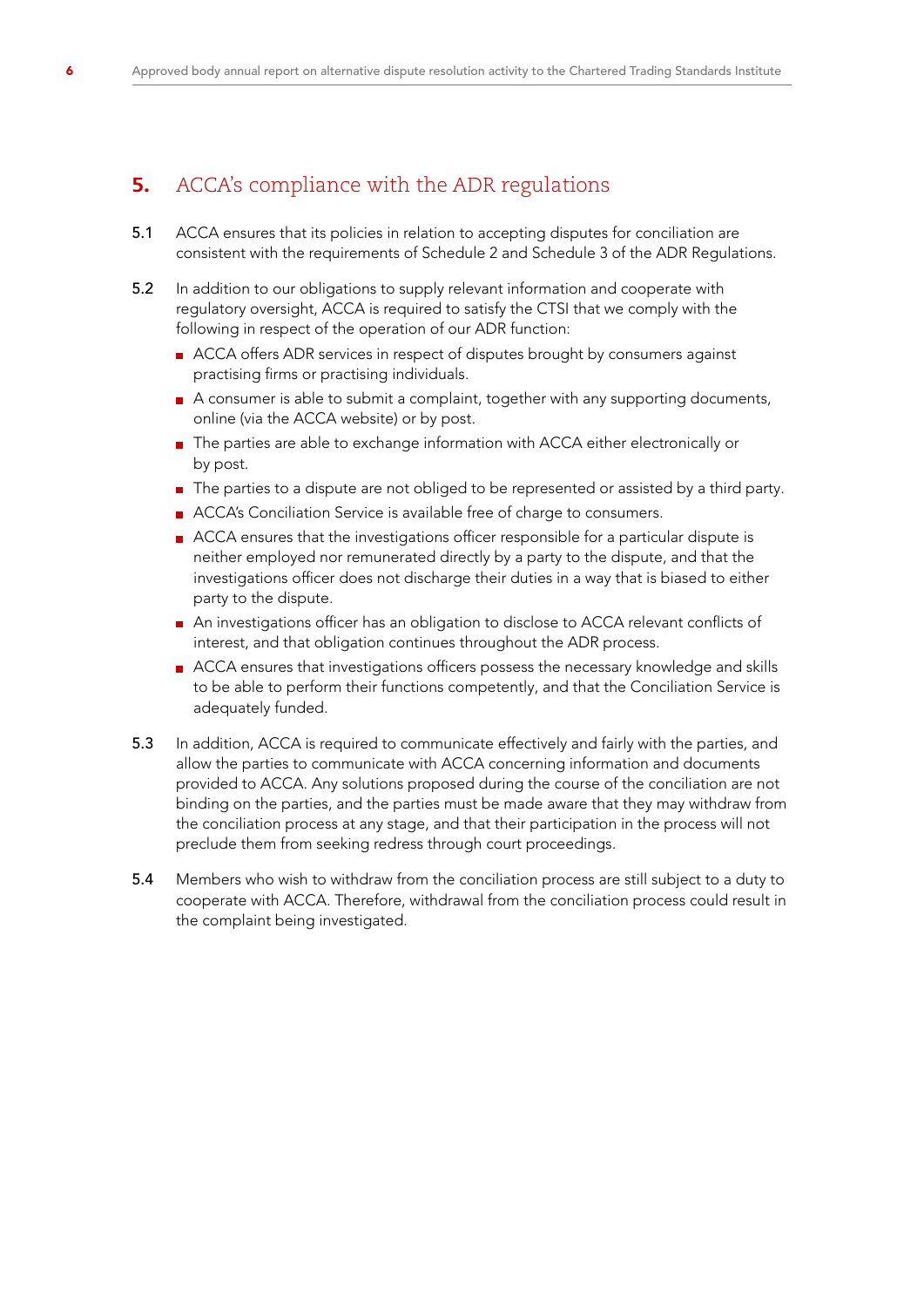## **6.** ACCA's ADR processes

- 6.1 ACCA's commitment to acting in the public interest means that we act for the benefit of the whole rather than individual complainants or members. We are, therefore, obliged to utilise our resources efficiently and effectively by carrying out an initial assessment of all complaints received where there is no evidence of misconduct.
- 6.2 The initial assessment is carried out by the assessment manager who will assess the following:
	- urisdiction
	- that the complaint is accountancy-related
	- $\blacksquare$  that the complainant has attempted local resolution with the member, when appropriate
	- $\blacksquare$  the complaint complies with our current policies
	- $\blacksquare$  evidence supporting the complaint
	- what the complainant would like as an outcome (ACCA's function is regulatory and disciplinary in nature and does not offer recompense for any loss suffered – ACCA is not a substitute for legal proceedings)
	- $\blacksquare$  the parties' willingness to participate in the process.
- 6.3 Following the initial assessment, if the complaint relates to audit or investment business and indicates misconduct, it is routed to the Investigations department or, in the case of insolvency complaints, to the Insolvency Practitioners Association (IPA) with whom ACCA has a collaboration agreement. Complaints suitable for ADR are referred to our Conciliation Service. Complaints that are not in accordance with ACCA's policy on complaints that we will investigate are rejected.
- 6.4 ACCA's ADR facility, the Conciliation Service, has been in operation since 2007 and consists of a small team of either lawyers and/or mediators. The Conciliation Service deals with those complaints that, while not indicative of misconduct, appear that they could benefit from the input of ADR. For the avoidance of doubt, due to our regulatory obligations no complaints that indicate misconduct are dealt with via ADR.
- 6.5 Following the assessment of a complaint as suitable for conciliation, the matter is allocated to an investigations officer who will then request any further information required in order to commence the conciliation process.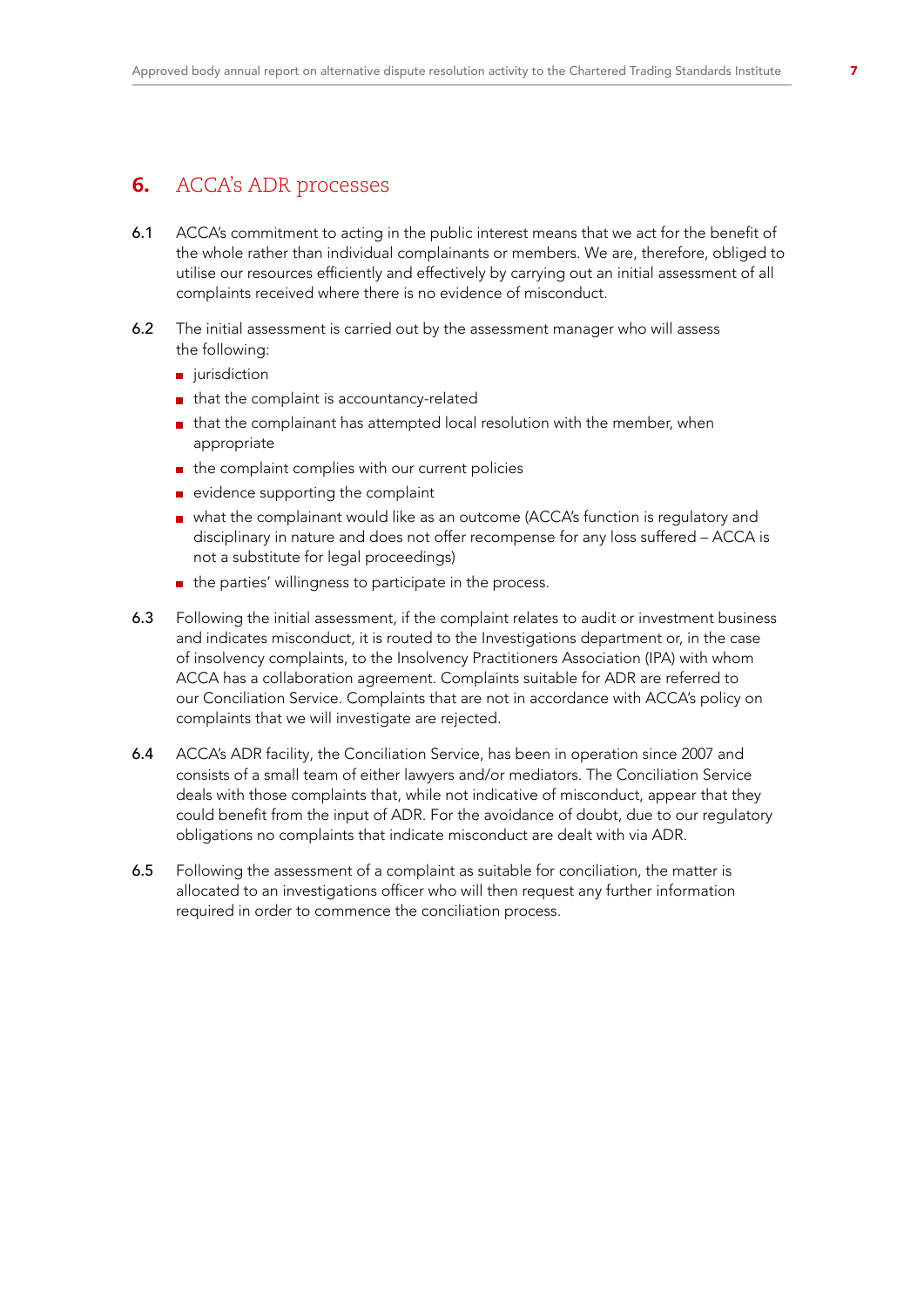## Disputes accepted by ACCA as suitable for ADR

- 6.6 The Conciliation Service assists in disputes which are connected with the provision of accountancy or related services, and might concern matters such as:
	- poor quality of services
	- poor quality of work
	- **a** apparent lack of objectivity
	- possible failure to maintain professional competence
	- **p** breach of confidentiality
	- **a** attempting to gain clients by inappropriate means (eg through a former employment relationship)
	- **n** making exaggerated claims or disparaging references to others within marketing material
	- other inappropriate or unprofessional behaviour
	- failure to provide transfer information to a client's new or proposed accountant.
- 6.7 Although ACCA would be unable to mediate in respect of the quantum of fees charged, an investigations officer may assist the parties to determine whether ACCA's regulations, for example in respect of transparency, have been complied with. The appropriate forum for disputing the level of fees charged, and other contractual disputes, would be the courts.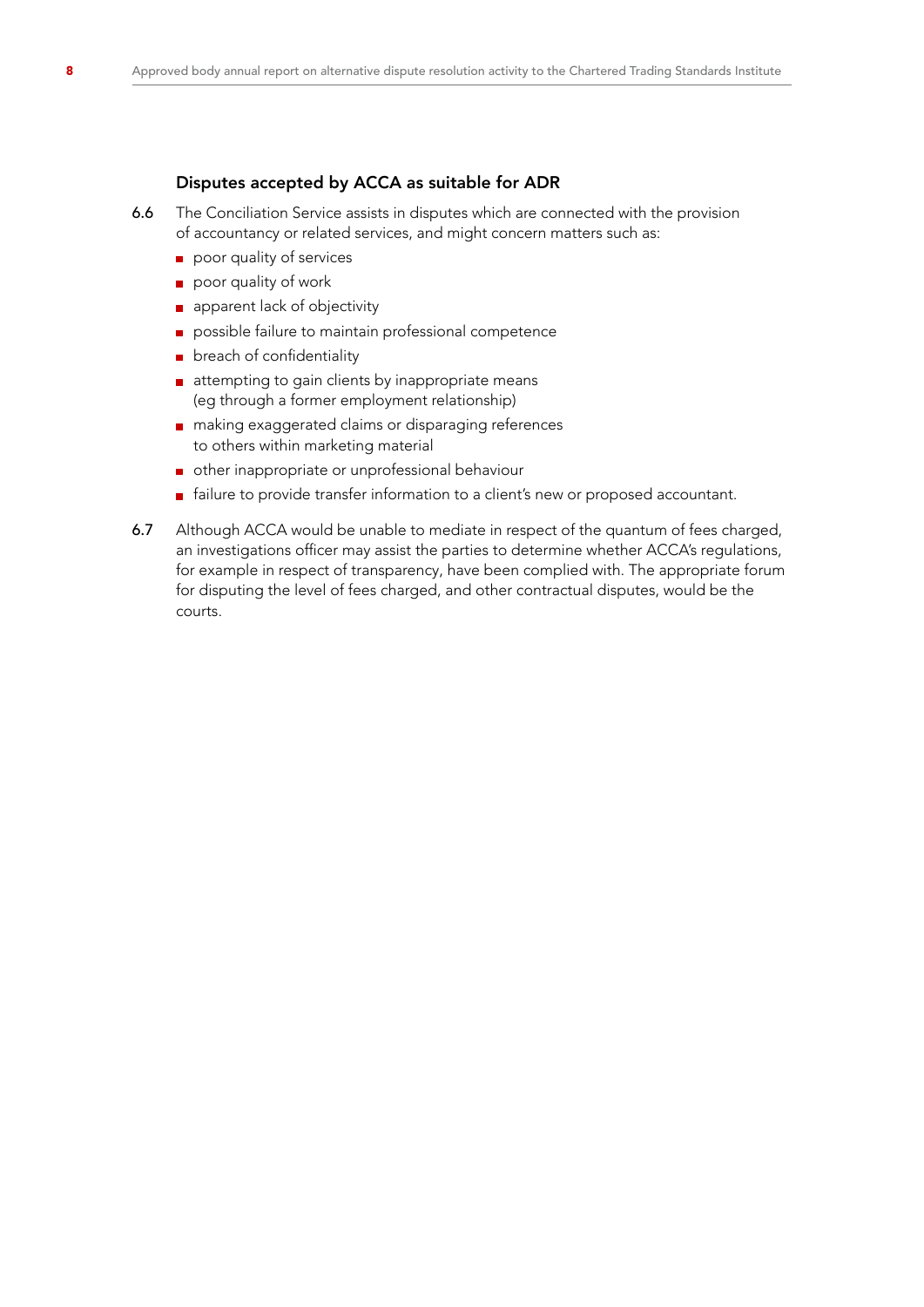## Total number of disputes received by complaint type<sup>4</sup>

6.8 All disputes received relate to the accountancy sector. The table below provides a breakdown of disputes suitable for ADR by complaint type.

| <b>Complaint type</b>                                                               | <b>Domestic</b> | <b>Cross-border</b> | <b>Total</b>   |
|-------------------------------------------------------------------------------------|-----------------|---------------------|----------------|
| Breach of the fundamental principle of<br>Professional Competence and Due Care      | 96              | 0                   | 96             |
| Breach of the fundamental principle<br>of Confidentiality                           | 7               | 0                   | 7              |
| Breach of the fundamental principle<br>of Integrity                                 | 16              | 0                   | 16             |
| Breach of the fundamental principle<br>of Objectivity                               | $\overline{2}$  | 0                   | $\overline{2}$ |
| Breach of the fundamental principle<br>of Professional Behaviour                    | 28              | 0                   | 28             |
| Criminal conviction                                                                 | 3               | 0                   | 3              |
| Failure to provide professional clearance/<br>transfer information/client documents | 14              | 0                   | 14             |
| Fee dispute                                                                         | 17              | 0                   | 17             |
| Former member - no investigation                                                    | 3               | 0                   | 3              |
| Investment business                                                                 | 0               | 0                   | 0              |
| Disciplined by another body or<br>another process                                   | 0               | 0                   | 0              |
| Failure to satisfy judgement debt without<br>reasonable excuse                      | 0               | 0                   | 0              |
| Carrying on in public practice whilst<br>not authorised                             | 3               | 0                   | 3              |
| Breach of Examination Regulations                                                   | 1               | 0                   | 1              |
| Failure to cooperate with ACCA                                                      | 8               | 0                   | 8              |
| Probate                                                                             | 1               | 0                   | 1              |
| Total                                                                               | 199             | 0                   | 199            |

<sup>4</sup> Total number of disputes received includes all complaints received by the Assessment Department. These are then triaged for refusal, referral to ACCA's ADR service or referral to Investigations.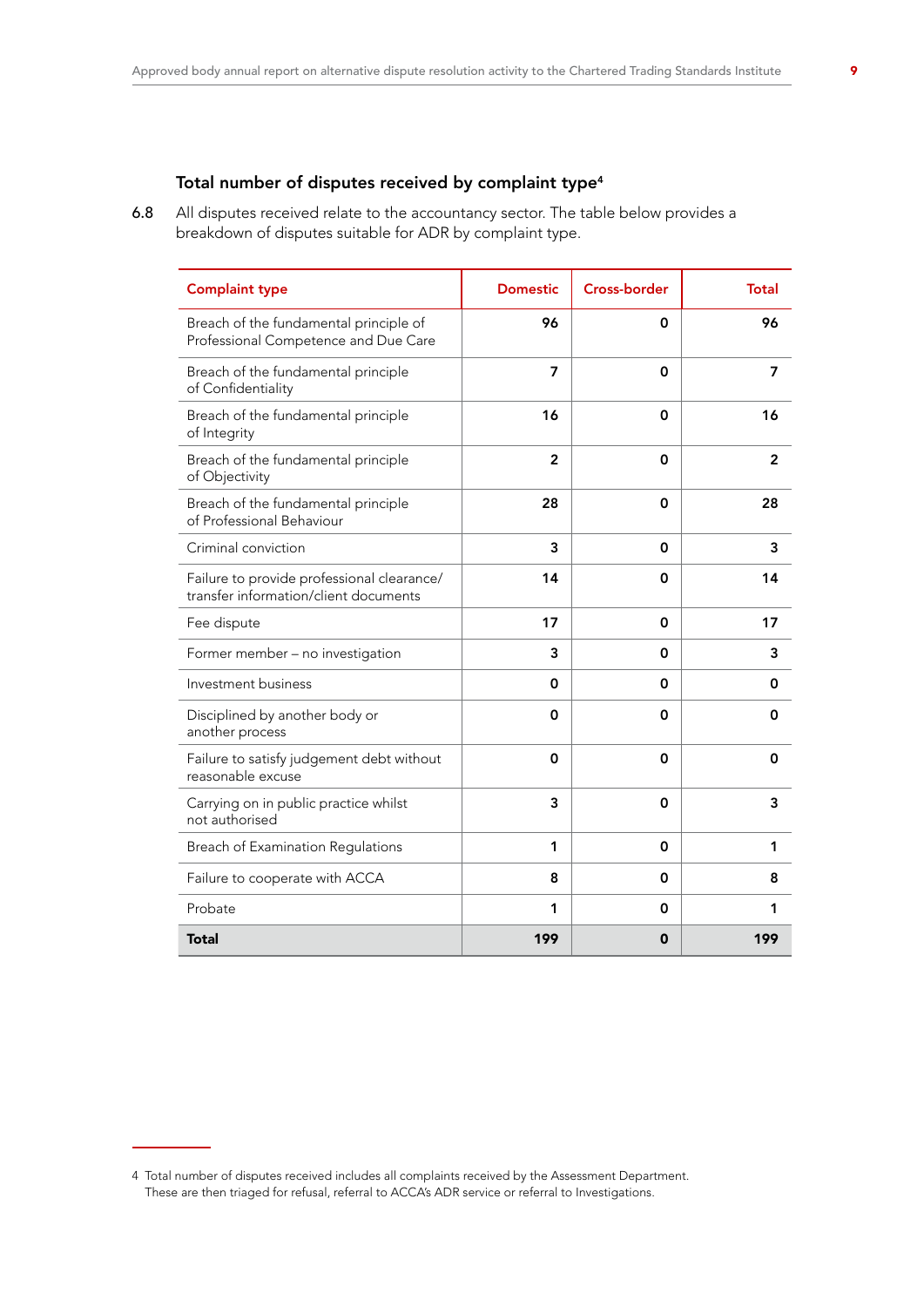## Total number of disputes refused by reason for refusal

6.9 There are a number of grounds within the ADR Regulations on which ACCA may refuse to deal with a complaint. The table below provides a breakdown of the number of complaints refused by reason.

| Reason for refusal <sup>5</sup>                                                                           | <b>Refused</b> | % Share |
|-----------------------------------------------------------------------------------------------------------|----------------|---------|
| Failure to contact trader first                                                                           | 0              | 0%      |
| Complaint frivolous/vexatious                                                                             | 1              | 1%      |
| Dispute previously considered by another ADR<br>provider or court                                         | 0              | 0%      |
| Value of claim falls below threshold                                                                      | 0              | 0%      |
| Complainant submitted complaint outside specified<br>time period                                          | 17             | 18%     |
| Dealing with the dispute would seriously impair the<br>effective operation of ACCA's Conciliation Service | 75             | 81%     |
| Total                                                                                                     | 93             | 100%    |

### Average time to deal with an ADR complaint

- 6.10 The average time taken to resolve a matter through ADR on receipt of a complete complaint file was 27 days for domestic complaints and 28 days for cross-border complaints.
- 6.11 The average time to reject a complaint was 25 days for domestic complaints. There were no cross-border complaints.

## Systemic or significant problems

6.12 ACCA regularly analyses the complaint information it receives to identify any trends and key issues. There were no systemic or significant problems to report during this period.

#### ADR procedures which were discontinued for operational reasons

6.13 ACCA regularly reviews its procedures to ensure they remain effective. No ADR procedures were discontinued for operational reasons during this period.

<sup>5</sup> ACCA has utilised the reasons within the ADR Regulations for refusal to the best of its ability, however we do not use this terminology when rejecting a complaint.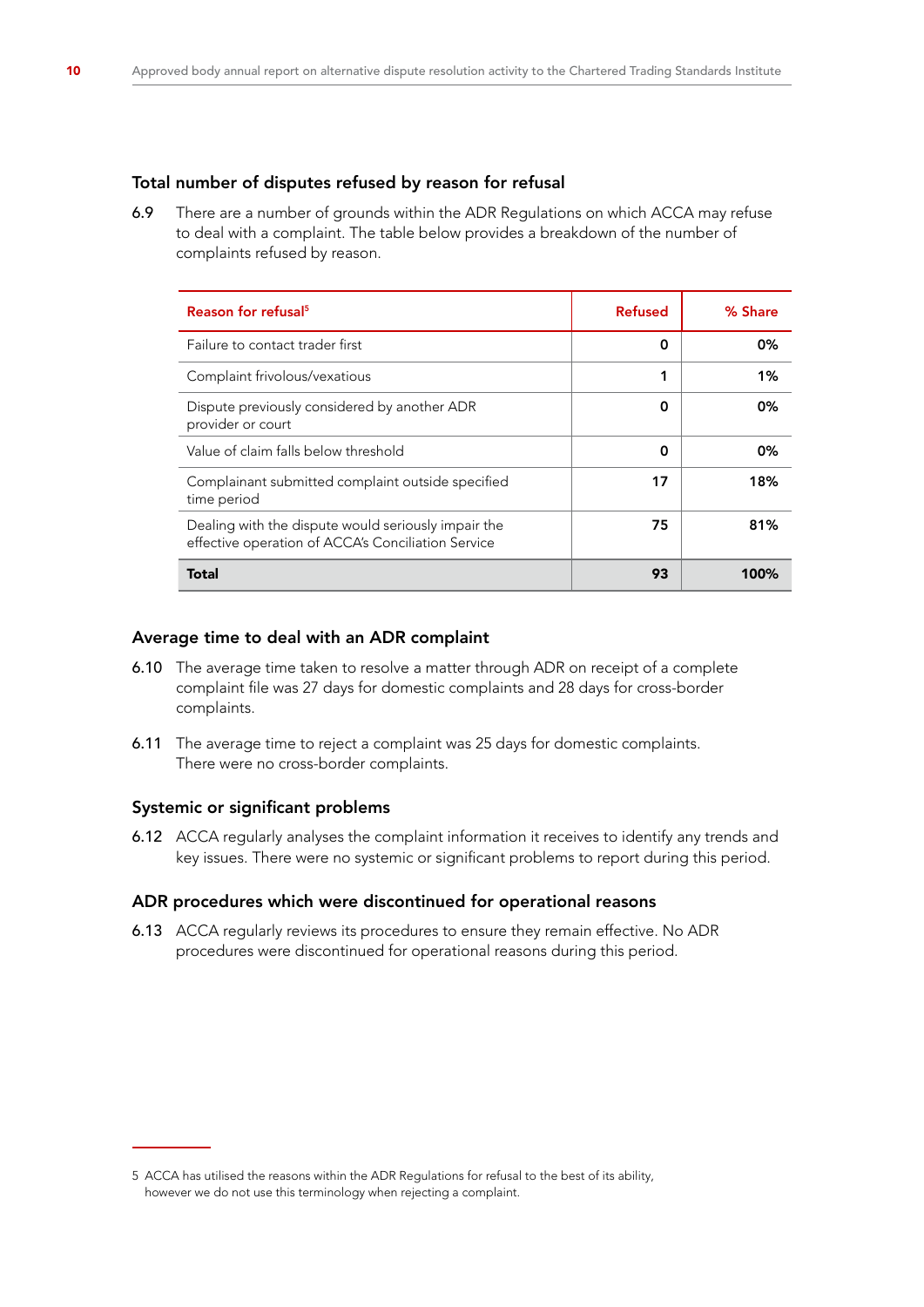#### Percentage rate of compliance with ADR procedure outcomes

6.14 ACCA is unable to provide data in relation to compliance as we do not always receive feedback on the outcomes.

## Cooperation with other ADR entities in relation to cross-border disputes

6.15 ACCA has not had an opportunity to cooperate with any other ADR entity in relation to cross-border disputes.

## Appendix – useful links

#### Making a complaint about an ACCA member

[www.accaglobal.com/gb/en/footertoolbar/contact-us/make-a-complaint](http://www.accaglobal.com/gb/en/footertoolbar/contact-us/make-a-complaint-about-an-acca-member)[about-an-acca-member](http://www.accaglobal.com/gb/en/footertoolbar/contact-us/make-a-complaint-about-an-acca-member)

### Guide to ACCA's complaints and disciplinary procedures

[www.accaglobal.com/content/dam/ACCA\\_Global/disc/complain/Guide-to-complaints-and](http://www.accaglobal.com/content/dam/ACCA_Global/disc/complain/Guide-to-complaints-and-disciplinary-procedures.pdf)[disciplinary-procedures.pdf](http://www.accaglobal.com/content/dam/ACCA_Global/disc/complain/Guide-to-complaints-and-disciplinary-procedures.pdf)

### ACCA's Conciliation Service

[www.accaglobal.com/gb/en/footertoolbar/contact-us/make-a-complaint-about-an-acca](http://www.accaglobal.com/gb/en/footertoolbar/contact-us/make-a-complaint-about-an-acca-member/faqs-about-the-conciliation-service)[member/faqs-about-the-conciliation-service](http://www.accaglobal.com/gb/en/footertoolbar/contact-us/make-a-complaint-about-an-acca-member/faqs-about-the-conciliation-service)

#### Guide to ACCA's Conciliation Service

[www.accaglobal.com/content/dam/ACCA\\_Global/disc/complain/Guide-to-ACCAs-conciliation](http://www.accaglobal.com/content/dam/ACCA_Global/disc/complain/Guide-to-ACCAs-conciliation-service.pdf)[service.pdf](http://www.accaglobal.com/content/dam/ACCA_Global/disc/complain/Guide-to-ACCAs-conciliation-service.pdf)

#### Chartered Trading Standards Institute

[www.tradingstandards.uk/advice/AlternativeDisputeResolution.cfm](http://www.tradingstandards.uk/advice/AlternativeDisputeResolution.cfm)

#### The Alternative Dispute Resolution for Consumers Disputes (Competent Authorities and Information) Regulations 2015

[www.legislation.gov.uk/uksi/2015/542/made](http://www.legislation.gov.uk/uksi/2015/542/made)

The European Commission Online Dispute Resolution platform <https://ec.europa.eu/consumers/odr/main/?event=main.home2.show>

The European Commission list of dispute resolution bodies <https://ec.europa.eu/consumers/odr/main/?event=main.adr.show2>